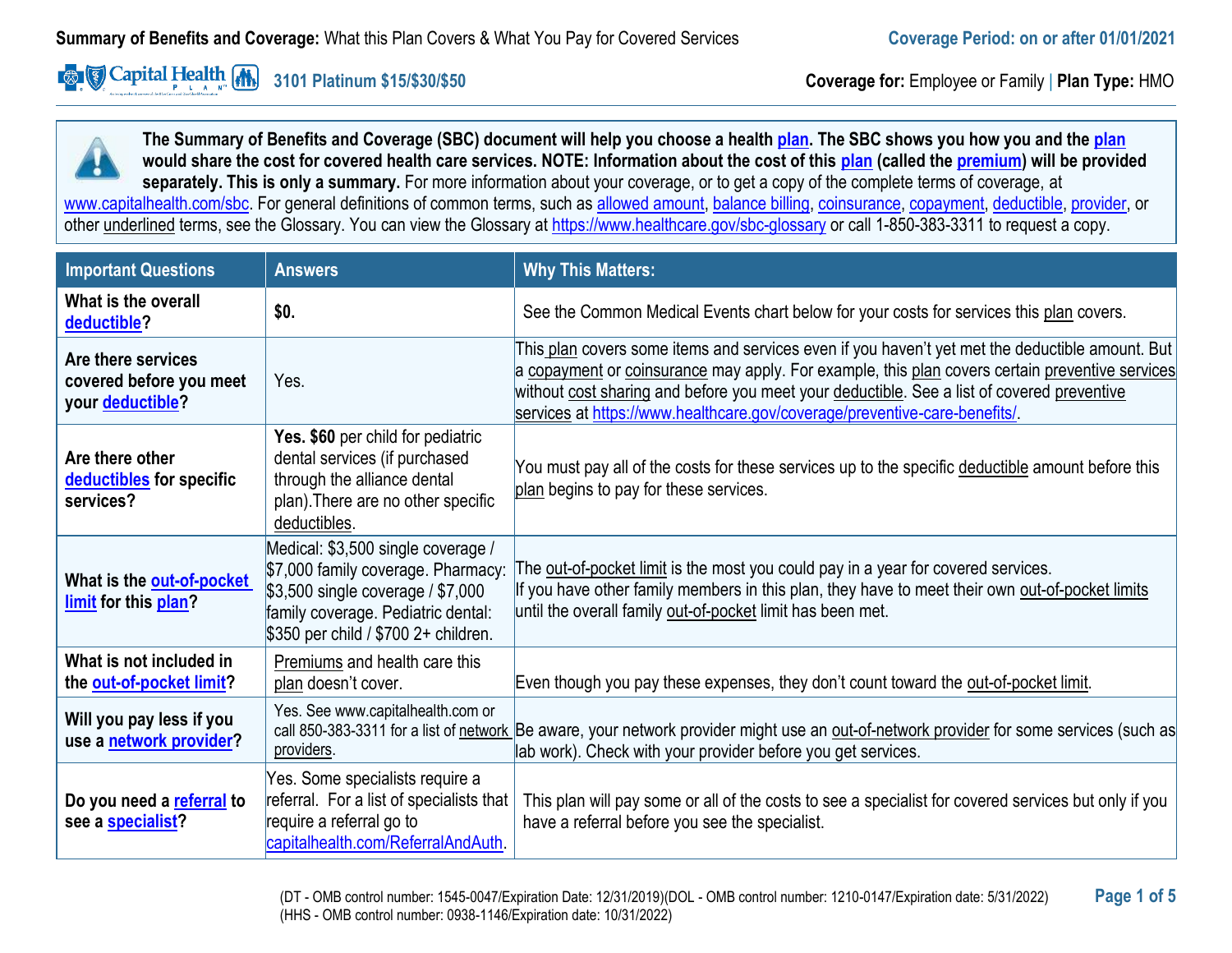All **[copayment](https://www.healthcare.gov/sbc-glossary/#copayment)** and **[coinsurance](https://www.healthcare.gov/sbc-glossary/#coinsurance)** costs shown in this chart are after your **[deductible](https://www.healthcare.gov/sbc-glossary/#deductible)** has been met, if a **[deductible](https://www.healthcare.gov/sbc-glossary/#deductible)** applies.  $\blacktriangle$ 

|                                                                                      |                                                     | <b>What You Will Pay</b>                                                                  |                                                           | <b>Limitations, Exceptions, &amp; Other</b>                                                                                                                                                                                                     |
|--------------------------------------------------------------------------------------|-----------------------------------------------------|-------------------------------------------------------------------------------------------|-----------------------------------------------------------|-------------------------------------------------------------------------------------------------------------------------------------------------------------------------------------------------------------------------------------------------|
| <b>Common Medical Event</b>                                                          | <b>Services You May Need</b>                        | <b>Network Provider</b><br>(You will pay the least)                                       | <b>Out-of-Network Provider</b><br>(You will pay the most) | <b>Important Information</b>                                                                                                                                                                                                                    |
|                                                                                      | Primary care visit to treat an<br>injury or illness | Office: \$15 / visit<br>Telehealth: \$15 / visit                                          | <b>Not Covered</b>                                        | Telehealth - Services are provided by<br>network providers through remote access<br>technology including the web and mobile<br>devices.                                                                                                         |
| If you visit a health care<br>provider's office or<br>clinic                         | <b>Specialist visit</b>                             | Office: \$40 / visit<br>Telehealth: \$40 / visit                                          | Not Covered                                               | Prior authorization required for certain<br>specialist visits. Your benefits/services may<br>be denied. Telehealth - Services are<br>provided by network providers through<br>remote access technology including the web<br>and mobile devices. |
|                                                                                      | Preventive care/screening/<br>immunization          | No Charge for covered<br>services                                                         | <b>Not Covered</b>                                        | You may have to pay for services that aren't<br>preventive. Ask your provider if the services<br>you need are preventive. Then check what<br>your plan will pay for.                                                                            |
|                                                                                      | Diagnostic test (x-ray, blood<br>work)              | No Charge                                                                                 | Not Covered                                               | Diagnostic tests other than x-ray or blood<br>work may incur a cost share.                                                                                                                                                                      |
| If you have a test                                                                   | Imaging (CT/PET scans,<br>MRI <sub>s</sub> )        | \$100 / visit                                                                             | <b>Not Covered</b>                                        | Prior authorization required for certain<br>imaging services. Your benefits/services<br>may be denied.                                                                                                                                          |
| If you need drugs to<br>treat your illness or                                        | Tier 1 drugs                                        | \$15/30-day supply<br>\$30/60-day supply<br>\$45/90-day supply<br>(retail & mail order)   | Not Covered                                               | The formulary is a closed formulary. This<br>means that all available covered medications<br>are shown.                                                                                                                                         |
| condition<br>More information about<br>prescription drug<br>coverage is available at | Tier 2 drugs                                        | \$30/30-day supply<br>\$60/60-day supply<br>\$90/90-day supply<br>(retail & mail order)   | Not Covered                                               | Prior authorization and/or quantity limit may<br>apply. Your benefits/services may be denied.                                                                                                                                                   |
| www.capitalhealth.com/M<br>edCenter                                                  | Tier 3 drugs                                        | \$50/30-day supply<br>\$100/60-day supply<br>\$150/90-day supply<br>(retail & mail order) | Not Covered                                               | Prior authorization and/or quantity limit may<br>apply. Your benefits/services may be denied.                                                                                                                                                   |

2020.005.3101-Platinum.15/30/50.SBC

For more information about limitations and exceptions, see the [plan](https://www.healthcare.gov/sbc-glossary/#plan) or policy document at [www.capitalhealth.com/sbc](http://www.capitalhealth.com/sbc) **Page 2 of 5**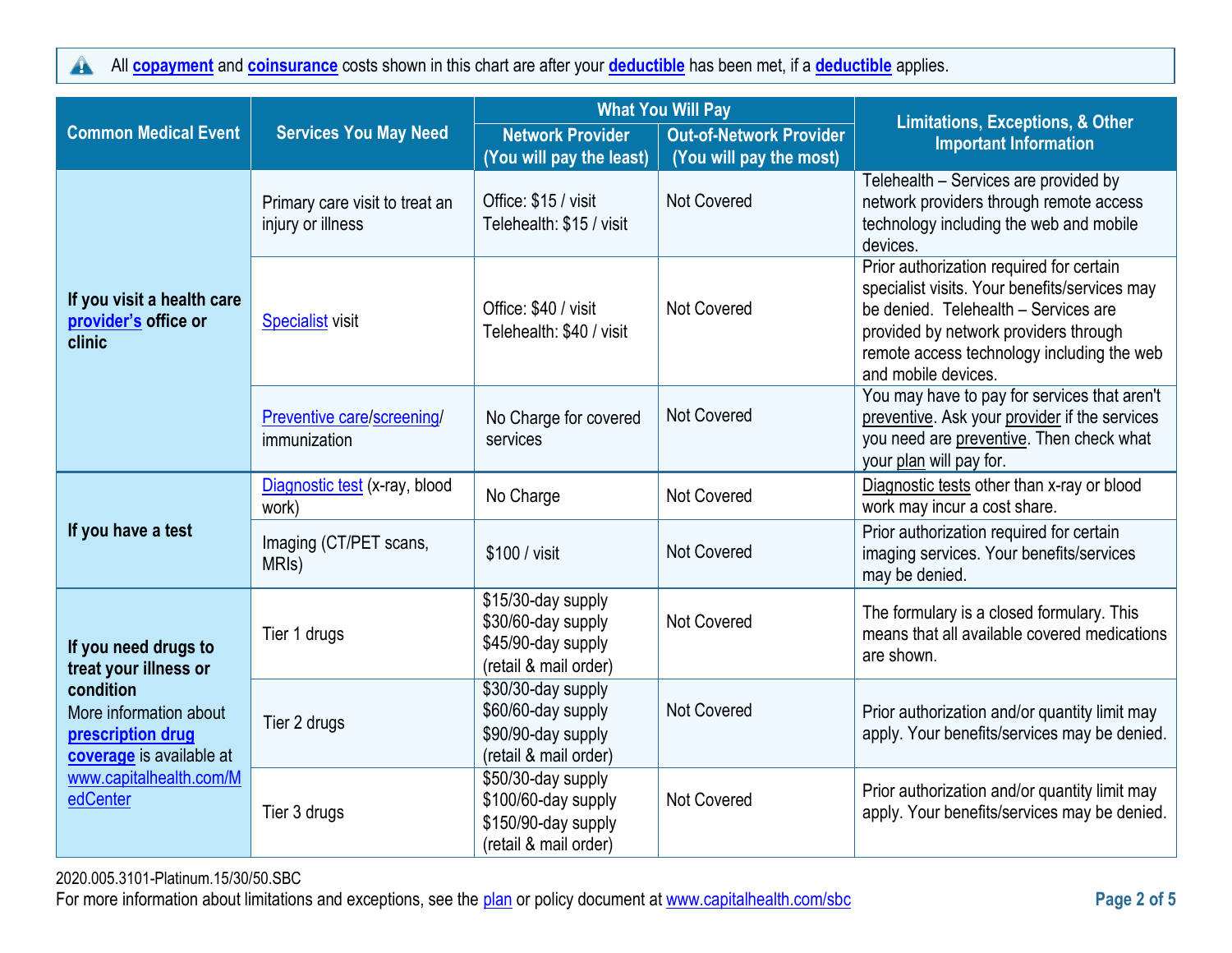|                                          |                                                   | <b>What You Will Pay</b>                                                                       |                                                                                         | <b>Limitations, Exceptions, &amp; Other</b>                                                                                                                                                                                                                      |  |
|------------------------------------------|---------------------------------------------------|------------------------------------------------------------------------------------------------|-----------------------------------------------------------------------------------------|------------------------------------------------------------------------------------------------------------------------------------------------------------------------------------------------------------------------------------------------------------------|--|
| <b>Common Medical Event</b>              | <b>Services You May Need</b>                      | <b>Network Provider</b><br>(You will pay the least)                                            | <b>Out-of-Network Provider</b><br>(You will pay the most)                               | <b>Important Information</b>                                                                                                                                                                                                                                     |  |
|                                          | <b>Specialty drugs</b>                            | \$50 /30-day supply                                                                            | <b>Not Covered</b>                                                                      | Limited to 30-day supply and may be limited<br>to certain pharmacies. Prior authorization<br>and/or quantity limit may apply. Your<br>benefits/services may be denied.                                                                                           |  |
| If you have outpatient                   | Facility fee (e.g., ambulatory<br>surgery center) | <b>Ambulatory Surgical</b><br>Center: \$200/ visit<br>Hospital: \$200 / visit                  | <b>Not Covered</b>                                                                      | Prior authorization may be required. Your<br>benefits/services may be denied. Cost                                                                                                                                                                               |  |
| surgery                                  | Physician/surgeon fees                            | \$40 / provider                                                                                | <b>Not Covered</b>                                                                      | share applies to all outpatient services.                                                                                                                                                                                                                        |  |
| If you need immediate                    | <b>Emergency room care</b>                        | $$100$ Copayment + 25%<br>Coinsurance                                                          | $$100$ Copayment + 25%<br>Coinsurance                                                   | Copayment and Coinsurance is waived if<br>Inpatient admission occurs; however, if<br>moved to observation status, you will pay<br>\$100 Copayment +25% Coinsurance for the<br>ER visit and 25% Coinsurance for services<br>rendered while in Observation status. |  |
| medical attention                        | <b>Emergency medical</b><br>transportation        | No Charge                                                                                      | No Charge                                                                               | Covered if medically necessary.                                                                                                                                                                                                                                  |  |
|                                          | <b>Urgent care</b>                                | Urgent care center:<br>\$25 / <i>visit</i><br>Telehealth: \$25 / visit<br>Amwell: \$15 / visit | Urgent care center:<br>\$25 / visit<br>Telehealth: \$25 / visit<br>Amwell: \$15 / visit | Telehealth - Services are provided by<br>network providers through remote access<br>technology including the web and mobile<br>devices.                                                                                                                          |  |
| If you have a hospital                   | Facility fee (e.g., hospital<br>room)             | \$250 / admission                                                                              | <b>Not Covered</b>                                                                      | Prior authorization required. Your benefits<br>/services may be denied.                                                                                                                                                                                          |  |
| stay                                     | Physician/surgeon fees                            | No Charge if admitted                                                                          | <b>Not Covered</b>                                                                      | -none-                                                                                                                                                                                                                                                           |  |
| If you need mental<br>health, behavioral | Outpatient services                               | $$40 /$ visit                                                                                  | Not Covered                                                                             | -none-                                                                                                                                                                                                                                                           |  |
| health, or substance<br>abuse services   | Inpatient services                                | \$250 / admission                                                                              | <b>Not Covered</b>                                                                      | Prior authorization required. Your benefits<br>/services may be denied.                                                                                                                                                                                          |  |
| If you are pregnant                      | Office visits                                     | $$40 / v$ isit                                                                                 | <b>Not Covered</b>                                                                      | -none-                                                                                                                                                                                                                                                           |  |

2020.005.3101-Platinum.15/30/50.SBC

For more information about limitations and exceptions, see the [plan](https://www.healthcare.gov/sbc-glossary/#plan) or policy document at [www.capitalhealth.com/sbc](http://www.capitalhealth.com/sbc) **Page 3 of 5**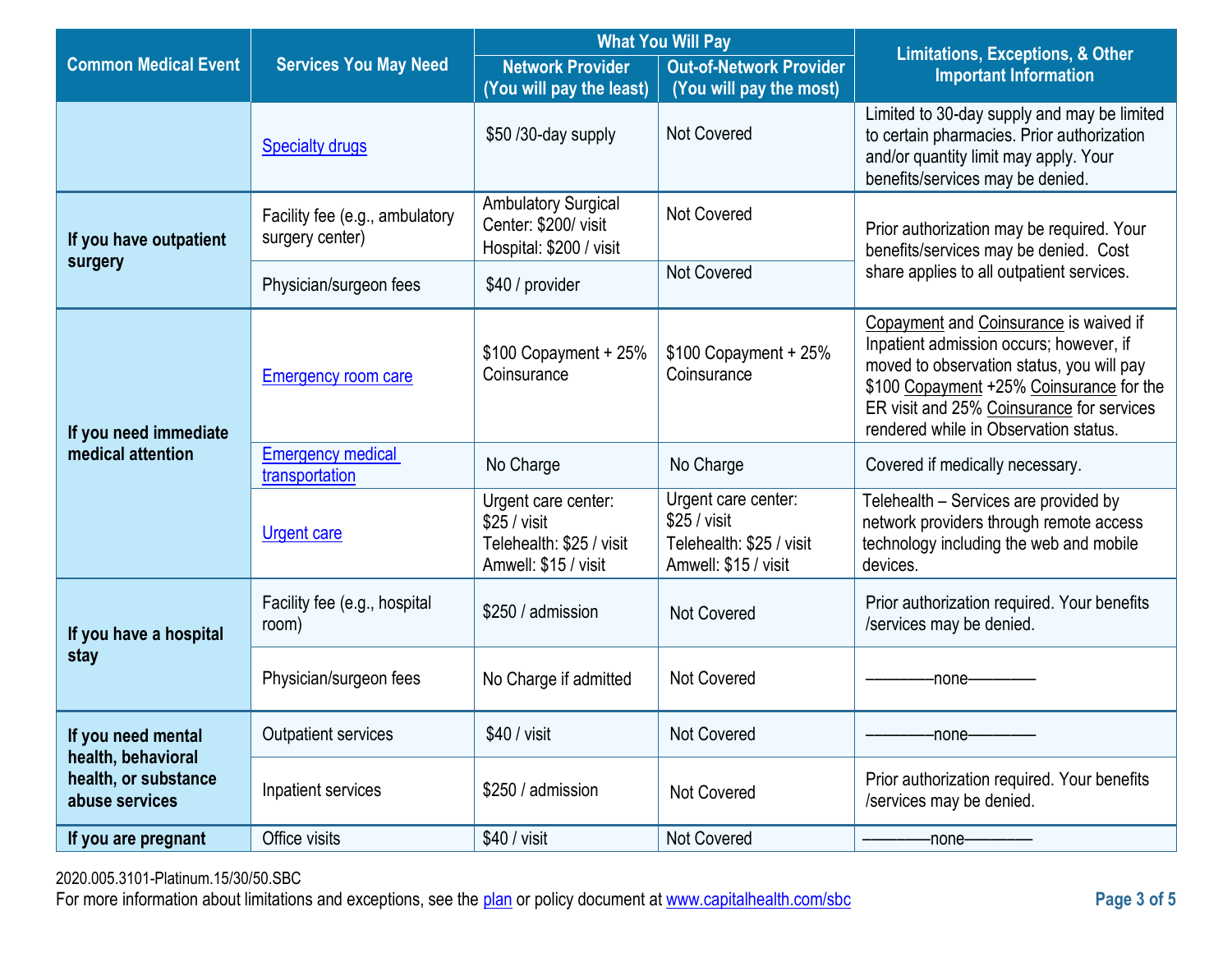|                                                     |                                              | <b>What You Will Pay</b>                            |                                                           | <b>Limitations, Exceptions, &amp; Other</b>                                                                                                                                   |  |
|-----------------------------------------------------|----------------------------------------------|-----------------------------------------------------|-----------------------------------------------------------|-------------------------------------------------------------------------------------------------------------------------------------------------------------------------------|--|
| <b>Common Medical Event</b>                         | <b>Services You May Need</b>                 | <b>Network Provider</b><br>(You will pay the least) | <b>Out-of-Network Provider</b><br>(You will pay the most) | <b>Important Information</b>                                                                                                                                                  |  |
|                                                     | Childbirth/delivery<br>professional services | No Charge                                           | Not Covered                                               | -none-                                                                                                                                                                        |  |
|                                                     | Childbirth/delivery facility<br>services     | \$250 / admission                                   | <b>Not Covered</b>                                        | Prior authorization required. Your benefits<br>/services may be denied.                                                                                                       |  |
|                                                     | Home health care                             | No Charge                                           | <b>Not Covered</b>                                        | Limited to 20 visits per calendar year.                                                                                                                                       |  |
|                                                     | <b>Rehabilitation services</b>               | $$40 /$ visit                                       | <b>Not Covered</b>                                        | Limited to 35 visits per calendar year.                                                                                                                                       |  |
|                                                     | <b>Habilitation services</b>                 | $$40 /$ visit                                       | <b>Not Covered</b>                                        | Limited to 35 visits per calendar year.                                                                                                                                       |  |
| If you need help                                    | <b>Skilled nursing care</b>                  | No Charge                                           | Not Covered                                               | Limited to 60 days per calendar year.                                                                                                                                         |  |
| recovering or have<br>other special health<br>needs | Durable medical equipment                    | No Charge                                           | Not Covered                                               | Prior authorization required for certain<br>devices. Your benefits/services may be<br>denied.                                                                                 |  |
|                                                     | <b>Hospice services</b>                      | No Charge                                           | <b>Not Covered</b>                                        | Prior authorization required for inpatient<br>services. Your benefits/services may be<br>denied.                                                                              |  |
|                                                     | Children's eye exam                          | $$15 /$ visit                                       | <b>Not Covered</b>                                        | Limited to 1 visit per calendar year.                                                                                                                                         |  |
| If your child needs                                 | Children's glasses                           | Covered                                             | <b>Not Covered</b>                                        | Limited to 1 pair of glasses (lenses and<br>frames) per calendar year, provided at<br>Capital Health Plan's Eye Care Centers.                                                 |  |
| dental or eye care                                  | Children's dental check-up                   | Covered                                             | <b>Not Covered</b>                                        | Covered through our alliance dental plan, a<br>standalone dental plan, or the insurance<br>marketplace (for an additional premium,<br>billed directly by the dental carrier). |  |

# **Excluded Services & Other Covered Services:**

| Services Your Plan Generally Does NOT Cover (Check your policy or plan document for more information and a list of any other excluded services.) |                                                     |                                       |  |
|--------------------------------------------------------------------------------------------------------------------------------------------------|-----------------------------------------------------|---------------------------------------|--|
| Acupuncture                                                                                                                                      | Dental care (Adult)                                 | Private-duty nursing                  |  |
| <b>Bariatric Surgery</b>                                                                                                                         | Hearing aids                                        | Routine foot care                     |  |
| <b>Cosmetic Surgery</b>                                                                                                                          | Infertility treatment                               | Weight loss programs                  |  |
|                                                                                                                                                  | Long-term care                                      |                                       |  |
| Other Covered Services (Limitations may apply to these services. This isn't a complete list. Please see your plan document.)                     |                                                     |                                       |  |
| Chiropractic care -Limited to 26 visit per<br>calendar year; limit combined with<br><b>Rehabilitation services</b>                               | Non-emergency care when traveling outside<br>the US | Routine eye care (Adult)<br>$\bullet$ |  |
| $1 - 1001 - 0000$                                                                                                                                |                                                     |                                       |  |

2020.005.3101-Platinum.15/30/50.SBC

For more information about limitations and exceptions, see the [plan](https://www.healthcare.gov/sbc-glossary/#plan) or policy document at [www.capitalhealth.com/sbc](http://www.capitalhealth.com/sbc) **Page 4 of 5**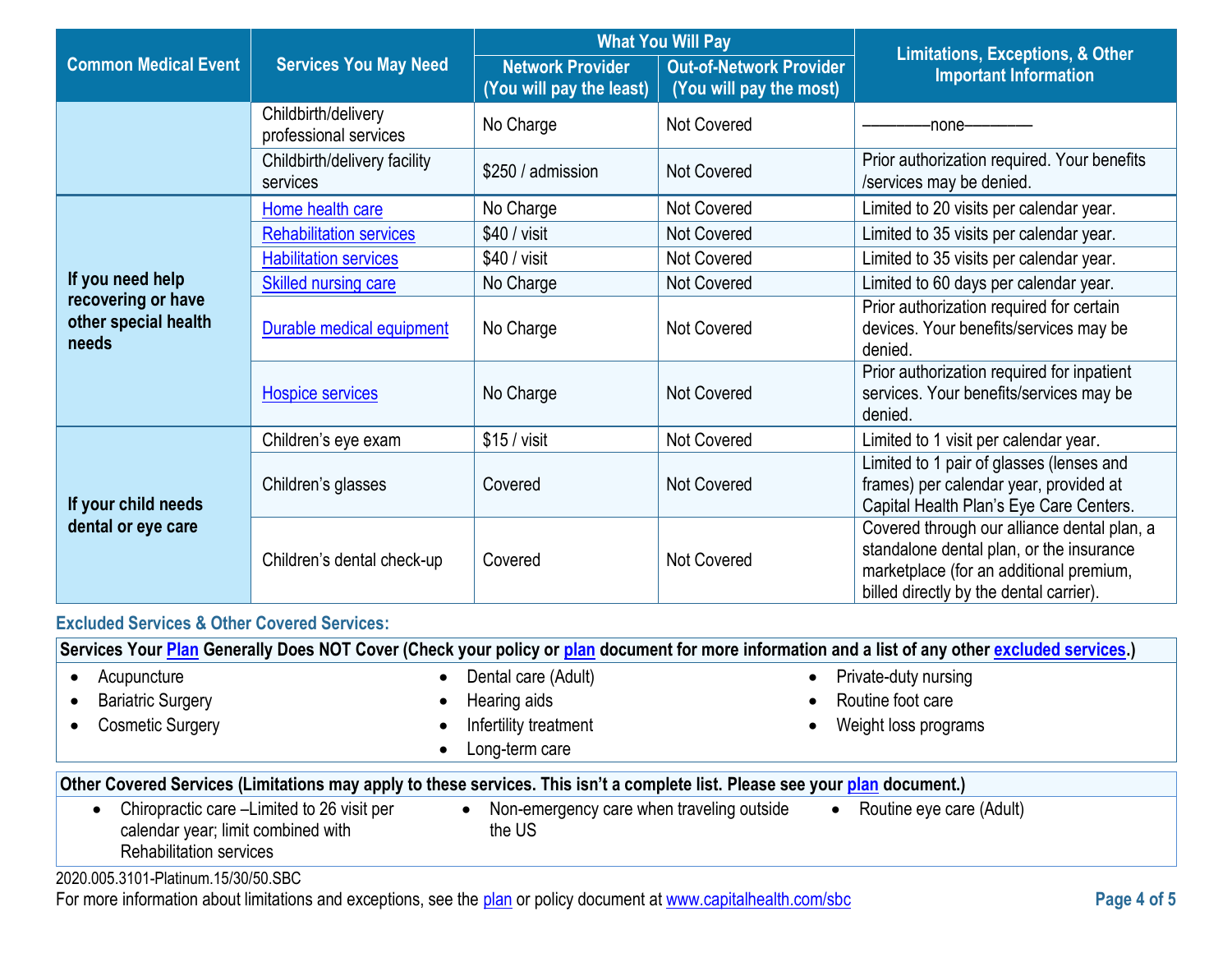Your Rights to Continue Coverage: There are agencies that can help if you want to continue your coverage after it ends. The contact information for those agencies is: [insert State, HHS, DOL, and/or other applicable agency contact information]. Other coverage options may be available to you, too, including buying individual insurance coverage through the [Health Insurance](https://www.healthcare.gov/sbc-glossary/#health-insurance) [Marketplace.](https://www.healthcare.gov/sbc-glossary/#marketplace) For more information about the [Marketplace,](https://www.healthcare.gov/sbc-glossary/#marketplace) visi[t www.HealthCare.gov](http://www.healthcare.gov/) or call 1-800-318-2596.

Your Grievance and Appeals Rights: There are agencies that can help if you have a complaint against your [plan](https://www.healthcare.gov/sbc-glossary/#plan) for a denial of a [claim.](https://www.healthcare.gov/sbc-glossary/#claim) This complaint is called a [grievance](https://www.healthcare.gov/sbc-glossary/#grievance) or [appeal.](https://www.healthcare.gov/sbc-glossary/#appeal) For more information about your rights, look at the explanation of benefits you will receive for that medical [claim.](https://www.healthcare.gov/sbc-glossary/#claim) Your [plan](https://www.healthcare.gov/sbc-glossary/#plan) documents also provide complete information on how to submit a [claim,](https://www.healthcare.gov/sbc-glossary/#claim) [appeal,](https://www.healthcare.gov/sbc-glossary/#appeal) or a [grievance](https://www.healthcare.gov/sbc-glossary/#grievance) for any reason to your [plan.](https://www.healthcare.gov/sbc-glossary/#plan) For more information about your rights, this notice, or assistance, contact: Capital Health Plan at 1-850-383-3311. You may also contact your State Department of Insurance at 1-877-693-5236 or the Department of Labor's Employee Benefits Security Administration at 1-866-444-EBSA (3272) or www.dol.gov/ebsa/healthreform. Additionally, a consumer assistance program can help you file your appeal. Contact U.S. Department of Labor Employee Benefits Security Administration at 1-866-4-USA-DOL (866-487-2365) or [www.dol.gov/ebsa/consumer\\_info\\_health.html](http://www.dol.gov/ebsa/consumer_info_health.html) an[d http://www.cms.gov/CCIIO/Resources/Consumer-Assistance-Grants/](http://www.cms.gov/CCIIO/Resources/Consumer-Assistance-Grants).

### **Does this plan provide Minimum Essential Coverage? Yes**

[Minimum Essential Coverage](https://www.healthcare.gov/sbc-glossary/#minimum-essential-coverage) generally includes [plans,](https://www.healthcare.gov/sbc-glossary/#plan) [health insurance](https://www.healthcare.gov/sbc-glossary/#health-insurance) available through the [Marketplace](https://www.healthcare.gov/sbc-glossary/#marketplace) or other individual market policies, Medicare, Medicaid, CHIP, TRICARE, and certain other coverage. If you are eligible for certain types of [Minimum Essential Coverage,](https://www.healthcare.gov/sbc-glossary/#minimum-essential-coverage) you may not be eligible for the [premium tax credit.](https://www.healthcare.gov/sbc-glossary/#premium-tax-credits)

### **Does this plan meet the Minimum Value Standards? Yes**

If your [plan](https://www.healthcare.gov/sbc-glossary/#plan) doesn't meet the [Minimum Value Standards,](https://www.healthcare.gov/sbc-glossary/#minimum-value-standard) you may be eligible for a [premium tax credit](https://www.healthcare.gov/sbc-glossary/#premium-tax-credits) to help you pay for a plan through the [Marketplace.](https://www.healthcare.gov/sbc-glossary/#marketplace)

### **Language Access Services:**

Spanish (Español): Para obtener asistencia en Español, llame al 850-383-3311, 1-877-247-6512 Tagalog (Tagalog): Kung kailangan ninyo ang tulong sa Tagalog tumawag sa 850-383-3311, 1-877-247-6512. Chinese (中文): 如果需要中文的帮助, 请拨打这个号码 850-383-3311, 1-877-247-6512. Navajo (Dine): Dinek'ehgo shika at'ohwol ninisingo, kwiijigo holne' 850-383-3311, 1-877-247-6512.

*To see examples of how this [plan](https://www.healthcare.gov/sbc-glossary/#plan) might cover costs for a sample medical situation, see the next section.*

**PRA Disclosure Statement:** According to the Paperwork Reduction Act of 1995, no persons are required to respond to a collection of information unless it displays a valid OMB control number. The valid OMB control number for this information collection is **0938-1146**. The time required to complete this information collection is estimated to average **0.08** hours per response, including the time to review instructions, search existing data resources, gather the data needed, and complete and review the information collection. If you have comments concerning the accuracy of the time estimate(s) or suggestions for improving this form, please write to: CMS, 7500 Security Boulevard, Attn: PRA Reports Clearance Officer, Mail Stop C4-26-05, Baltimore, Maryland 21244-1850.